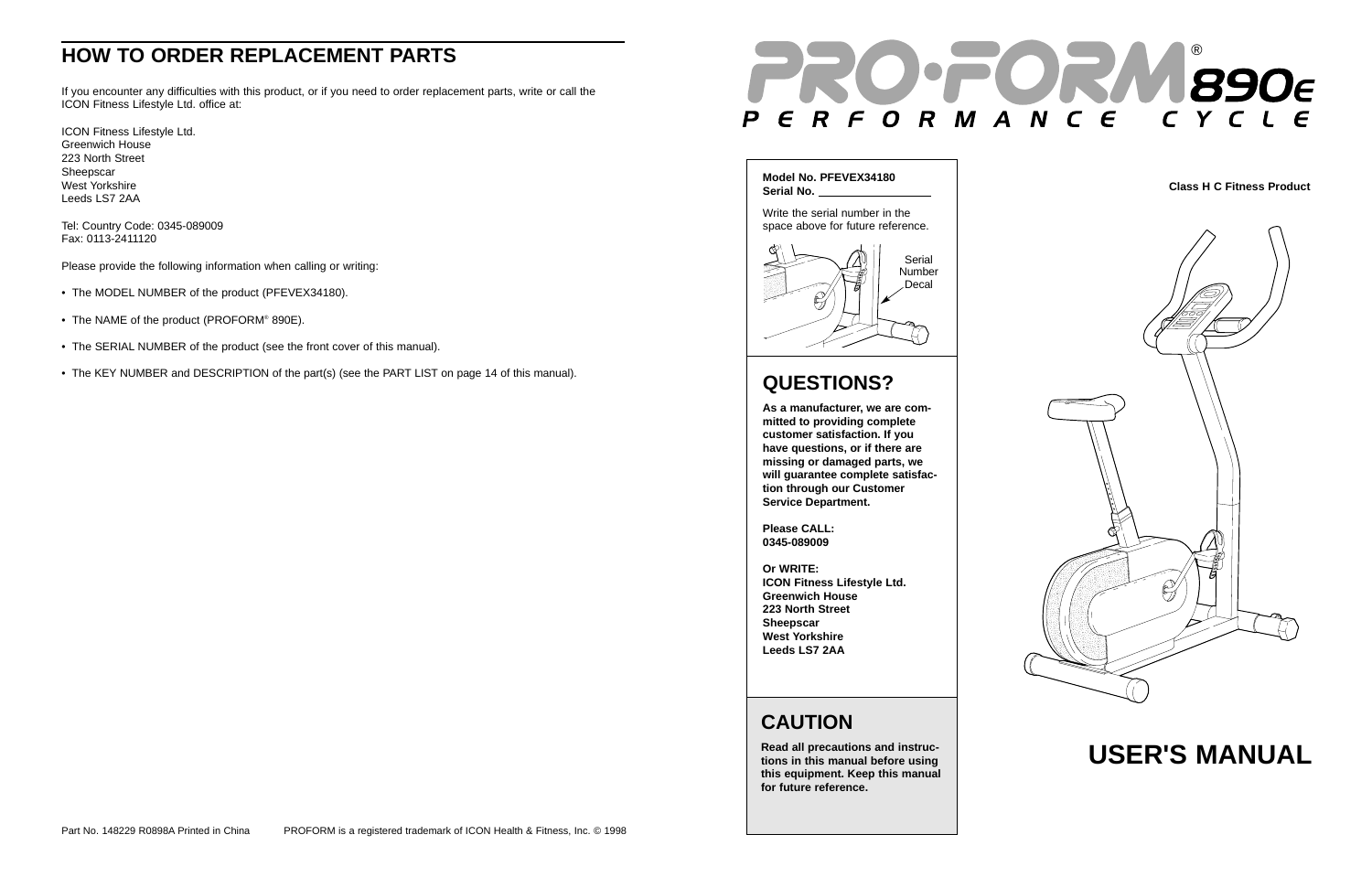

## **TABLE OF CONTENTS**

| HOW TO USE THE HAND PULSE MONITOR (intervaluation) to the control of the HOW TO USE THE HAND PULSE MONITOR |  |
|------------------------------------------------------------------------------------------------------------|--|
|                                                                                                            |  |
|                                                                                                            |  |
|                                                                                                            |  |
|                                                                                                            |  |
|                                                                                                            |  |



## **EXPLODED DRAWING—Model No. PFEVEX34180** R0898A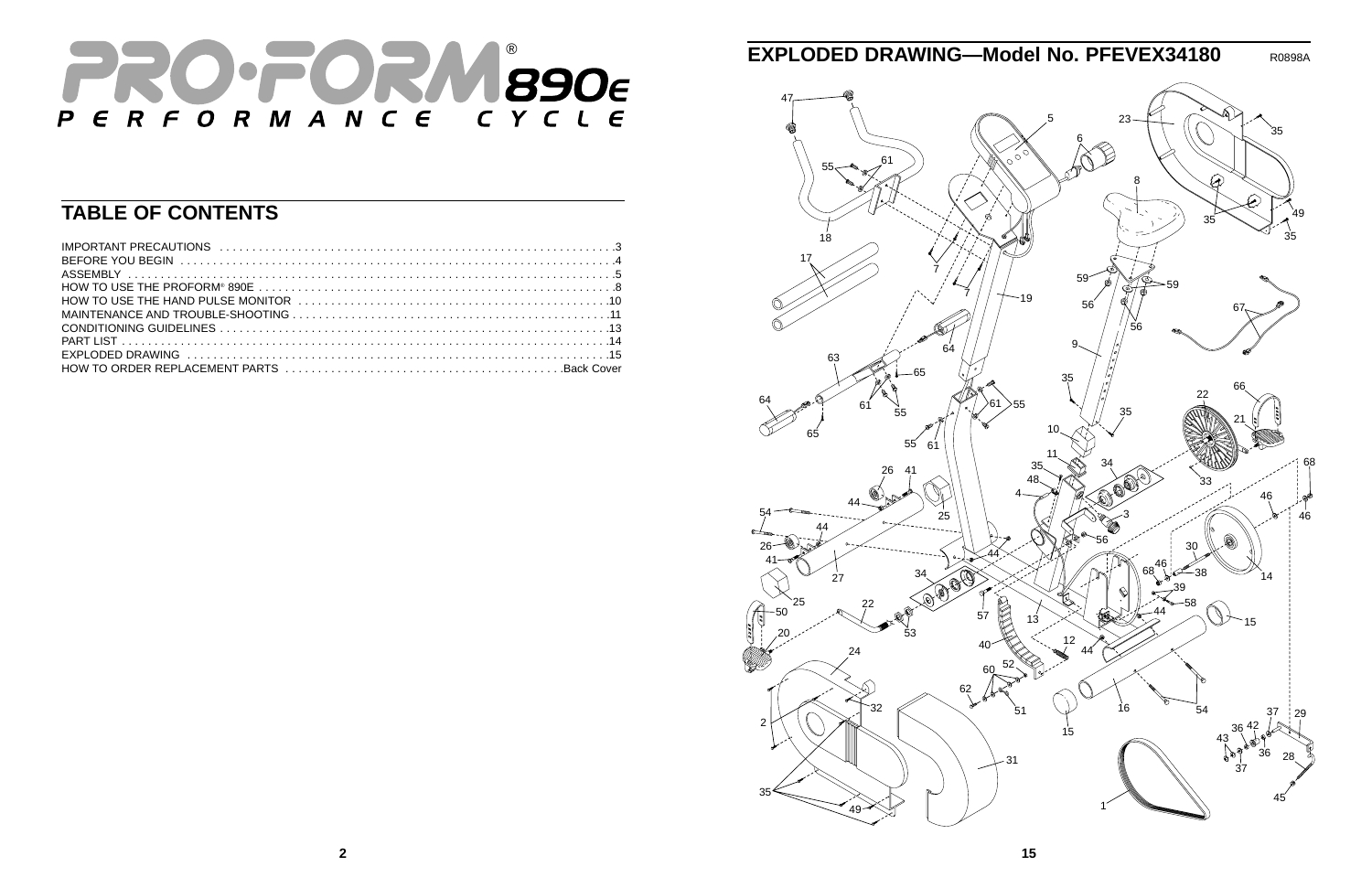### **PART LIST—Model No. PFEVEX34180** ROBBBA

| Key No. Qty.   |                | <b>Description</b>            | Key No. Qty. |                | <b>Description</b>           |
|----------------|----------------|-------------------------------|--------------|----------------|------------------------------|
| 1              | 1              | 49" Drive Belt                | 37           | $\overline{c}$ | <b>Idler Pulley Washer</b>   |
| $\overline{c}$ | 3              | M4 x 38mm Screw               | 38           | 1              | <b>Flywheel Spacer</b>       |
| 3              | 1              | Seat Knob w/Pin               | 39           | $\overline{2}$ | M6 Nut                       |
| 4              | 1              | <b>Reed Switch w/Wire</b>     | 40           | 1              | "C" Magnet                   |
| 5              | 1              | Console                       | 41           | $\overline{2}$ | M10 x 45mm Button Head Bolt  |
| 6              | 1              | Resistance Knob w/Cable       | 42           | $\mathbf{1}$   | <b>Idler Pulley</b>          |
| 7              | 4              | M4 x 16mm Screw               | 43           | $\overline{2}$ | 5/16" Push Nut               |
| 8              | 1              | Seat                          | 44           | 6              | M10 Nylon Locknut            |
| 9              | 1              | Seat Post                     | 45           | 1              | 3/8" Locknut                 |
| 10             | 1              | Seat Collar                   | 46           | 3              | M10 Washer                   |
| 11             | 1              | Seat Tube Spacer              | 47           | $\overline{2}$ | Handlebar Endcap             |
| 12             | 1              | Spring                        | 48           | $\mathbf{1}$   | 12" Pulley                   |
| 13             | 1              | Frame                         | 49           | $\overline{2}$ | M6 x 16mm Self-tapping Screw |
| 14             | 1              | Flywheel                      | 50           | 1              | Left Pedal Strap             |
| 15             | $\overline{2}$ | Round Endcap                  | 51           | 1              | <b>Resistance Hook</b>       |
| 16             | $\mathbf{1}$   | <b>Rear Stabiliser</b>        | 52           | 1              | Clamp Nut                    |
| 17             | $\overline{2}$ | Foam Grip                     | 53           | $\overline{2}$ | Hex Jam Nut                  |
| 18             | 1              | Handlebar                     | 54           | 4              | M10 x 75mm Carriage Bolt     |
| 19             | 1              | <b>Handlebar Post</b>         | 55           | $\overline{7}$ | M10 x 22mm Button Head Bolt  |
| 20             | 1              | Left Pedal w/Strap            | 56           | 4              | M8 Nylon Locknut             |
| 21             | 1              | Right Pedal w/Strap           | 57           | 1              | M8 x 43mm Hex Head Bolt      |
| 22             | 1              | Crank                         | 58           | 1              | M6 x 64mm Hex Head Bolt      |
| 23             | 1              | <b>Right Side Shield</b>      | 59           | 3              | M8 Lock Washer               |
| 24             | 1              | Left Side Shield              | 60           | 4              | #8 Flat Washer               |
| 25             | $\overline{2}$ | Adjustable Endcap             | 61           | $\overline{7}$ | M10 Lock Washer              |
| 26             | $\overline{2}$ | Wheel                         | 62           | $\mathbf{1}$   | Clamp Bolt                   |
| 27             | 1              | <b>Front Stabiliser</b>       | 63           | 1              | <b>Pulse Handlebar</b>       |
| 28             | 1              | "J" Bolt                      | 64           | $\overline{2}$ | <b>Pulse Grip</b>            |
| 29             | 1              | <b>Idler Arm</b>              | 65           | $\overline{c}$ | <b>Pulse Grip Screw</b>      |
| 30             | 1              | <b>Flywheel Axle</b>          | 66           | 1              | <b>Right Pedal Strap</b>     |
| 31             | 1              | <b>Flywheel Cover</b>         | 67           | $\overline{c}$ | <b>Pulse Wire</b>            |
| 32             | 1              | M4 x 25mm Screw               | 68           | $\overline{2}$ | M8 Axle Nut                  |
| 33             | 1              | Magnet                        | 69           | 1              | Reed Switch Clip             |
| 34             | 1              | <b>Crank Bearing Assembly</b> | $\#$         | 1              | User's Manual                |
| 35             | 11             | M4 x 16mm Washer Head Screw   | $\#$         | 1              | <b>Caution Decal Sheet</b>   |
| 36             | 2              | 608 Bearing                   | #            | 1              | <b>Warning Decal Sheet</b>   |

Note: "#" indicates a non-illustrated part. Specifications are subject to change without notice. See the back cover of this manual for information about ordering replacement parts.

### **IMPORTANT PRECAUTIONS**

### **WARNING: To reduce the risk of serious injury, read the following important precautions before**

**using the PROFORM® 890E exercise cycle.**

- **1. Read all instructions in this manual before using the exercise cycle. Use the exercise cycle only as described.**
- **2. It is the responsibility of the owner to ensure that all users of the exercise cycle are adequately informed of all precautions.**
- **3. Use the exercise cycle indoors, away from moisture and dust. Place the exercise cycle on a level surface, with a mat beneath it to protect the floor or carpet from damage.**
- **4. Inspect and tighten all parts regularly. Replace any worn parts immediately.**
- **5. Keep children under the age of 12 and pets away from the exercise cycle at all times.**
- **6. The exercise cycle should not be used by persons weighing more than 250 pounds.**
- **7. Wear appropriate clothing when exercising; do not wear loose clothing that could become caught on the exercise cycle. Always wear athletic shoes for foot protection.**
- **8. The pulse monitor is not a medical device. Various factors, including the user's movement, may affect the accuracy of heart rate readings. The pulse monitor is intended only as an exercise aid in determining heart rate trends in general.**
- **9. Always keep your back straight when using the exercise cycle. Do not arch your back.**
- **10. If you feel pain or dizziness at any time whilst exercising, stop immediately and begin cooling down.**
- **11. The exercise cycle is intended for in-home use only. Do not use the exercise cycle in a commercial, rental or institutional setting.**
- **12. The decal shown below has been placed on the exercise cycle. If the decal is missing, or if it is not legible, please call our Customer Service Department at 0345-089009 to order a free replacement decal. Apply the decal in the location shown.**



**WARNING: Before beginning this or any exercise program, consult your physician. This is especially important for persons over the age of 35 or persons with pre-existing health problems. Read all instructions before using. ICON assumes no responsibility for personal injury or property damage sustained by or through the use of this product.**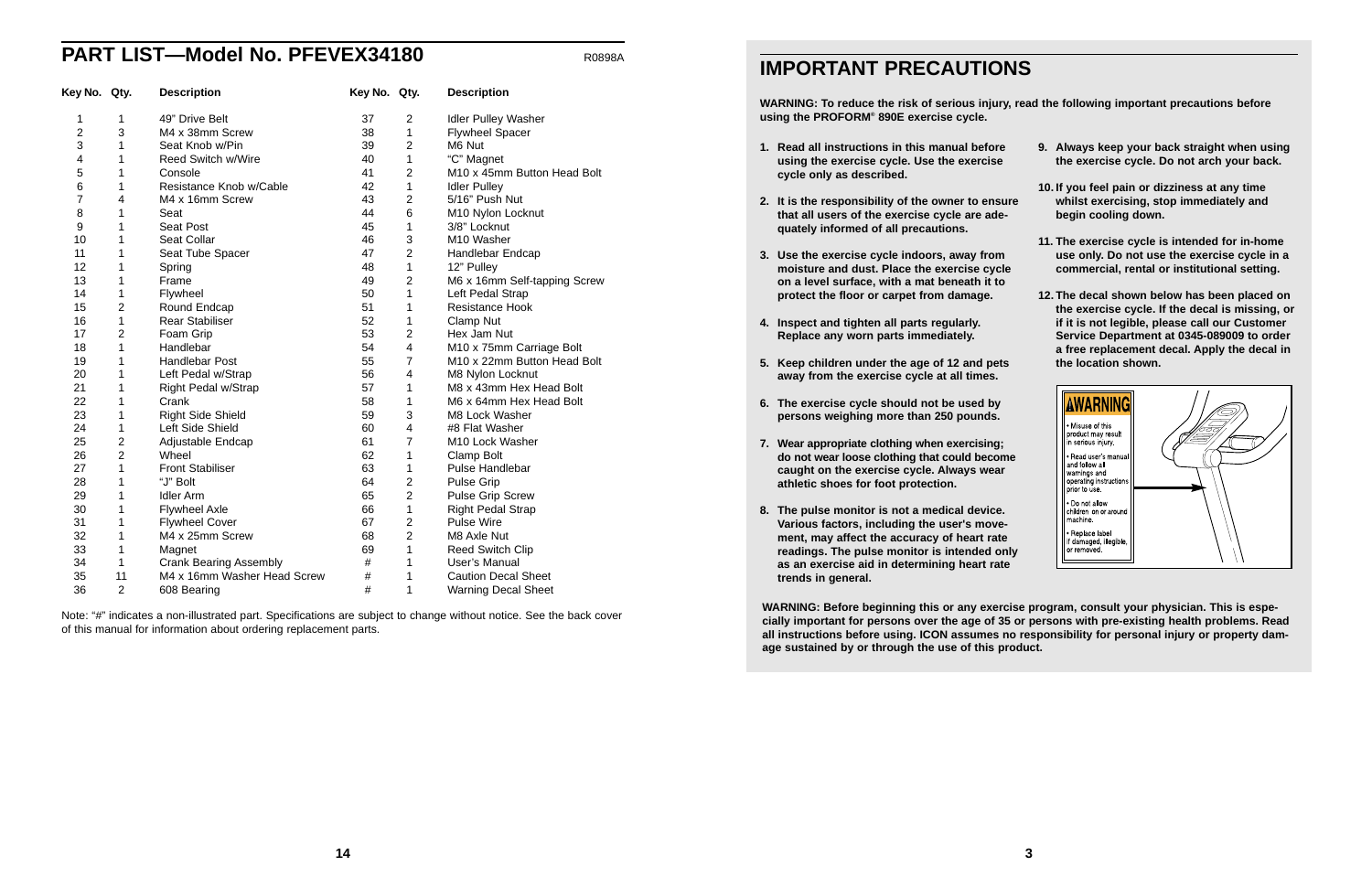## **BEFORE YOU BEGIN**

Thank you for selecting the innovative PROFORM® 890E exercise cycle. Cycling is one of the most popular and effective exercises for improving cardiovascular fitness and toning the body. The PROFORM® 890E blends advanced engineering with contemporary styling to let you enjoy the benefits of this exercise in the convenience and privacy of your home.

**Please read this manual carefully before you use the PROFORM® 890E. If you have additional ques-**

tions, please call our Customer Service Department at **0345-089009.** To help us assist you, please mention the product model number and serial number when calling. The model number is PFEVEX34180. The ser ial number can be found on a decal attached to the PROFORM® 890E (see the front cover of this manual for the location of the decal).

Before reading further, please familiarise yourself with the parts that are labeled in the drawing below.



### **CONDITIONING GUIDELINES**

### **EXERCISE INTENSITY**

To find the proper heart rate for you, first find your age at the top of the chart (ages are rounded off to the nearest ten years). Next, find the three numbers below your age. The three numbers are your "training zone." The lowest number is the recommended heart rate for fat burning; the middle number is the heart rate for maximum fat burning; and the highest number is the heart rate for aerobic exercise.

The following guidelines will help you to plan your exercise program. Remember that proper nutrition and adequate rest are essential for successful results. For maximum fat burning, adjust the intensity of your exercise until your heart rate is near the middle number in your training zone as you exercise.

### **Burning Fat**

Whether your goal is to burn fat or to strengthen your cardiovascular system, the key to achieving the desired results is to exercise with the proper intensity. The proper intensity level can be found by using your heart rate as a quide. The chart below shows recommended heart rates for fat burning, maximum fat burning, and cardiovascular (aerobic) exercise. your heart rate is near the highest number in your training zone. **WORKOUT GUIDELINES** Each workout should include three important parts: a warm-up, training zone exercise, and a cool-down.

### **Aerobic Exercise**

If your goal is to strengthen your cardiovascular system, your exercise must be "aerobic." Aerobic exercise is activity that requires large amounts of oxygen for prolonged periods of time. This increases the demand on the heart to pump blood to the muscles, and on the lungs to oxygenate the blood. For aerobic exercise, adjust the intensity of your exercise until

To burn fat effectively, you must exercise at a relatively low intensity level for a sustained period of time. During the first few minutes of exercise, your body uses easily accessible carbohydrate calories for energy. Only after the first few minutes of exercise does your body begin to use stored fat calories for energy. If your goal is to burn fat, adjust the intensity of your exercise until your heart rate is near the lowest number in your training zone as you exercise. desired. Remember, the key to success is make exercise a regular and enjoyable part of your everyday life. **CAUTION: Be sure to progress at your own pace and avoid overdoing it. Incorrect or excessive training may result in injury to your health.**

**Warming up**—Begin each workout with 5 to 10 minutes of stretching and light exercise. A proper warmup increases your body temperature, heart rate and circulation in preparation for exercise.

**Training zone exercise**—After warming up, increase the intensity of your exercise until your heart rate is in your training zone for 20 to 30 minutes. (During the first few weeks of your exercise program, do not keep your heart rate in your training zone for longer than 20 minutes.)

**Cooling down**—Finish each workout with 5 to 10 minutes of stretching. This will increase your flexibility and will help to prevent post-exercise problems.

### **EXERCISE FREQUENCY**

To maintain or improve your condition, plan three workouts each week, with at least one day of rest between workouts. After a few months of regular exercise, you may complete up to five workouts each week if

**WARNING: Before beginning any exercise program, consult your physician. This is especially important for persons over the age of 35 or persons with pre-existing health problems.**

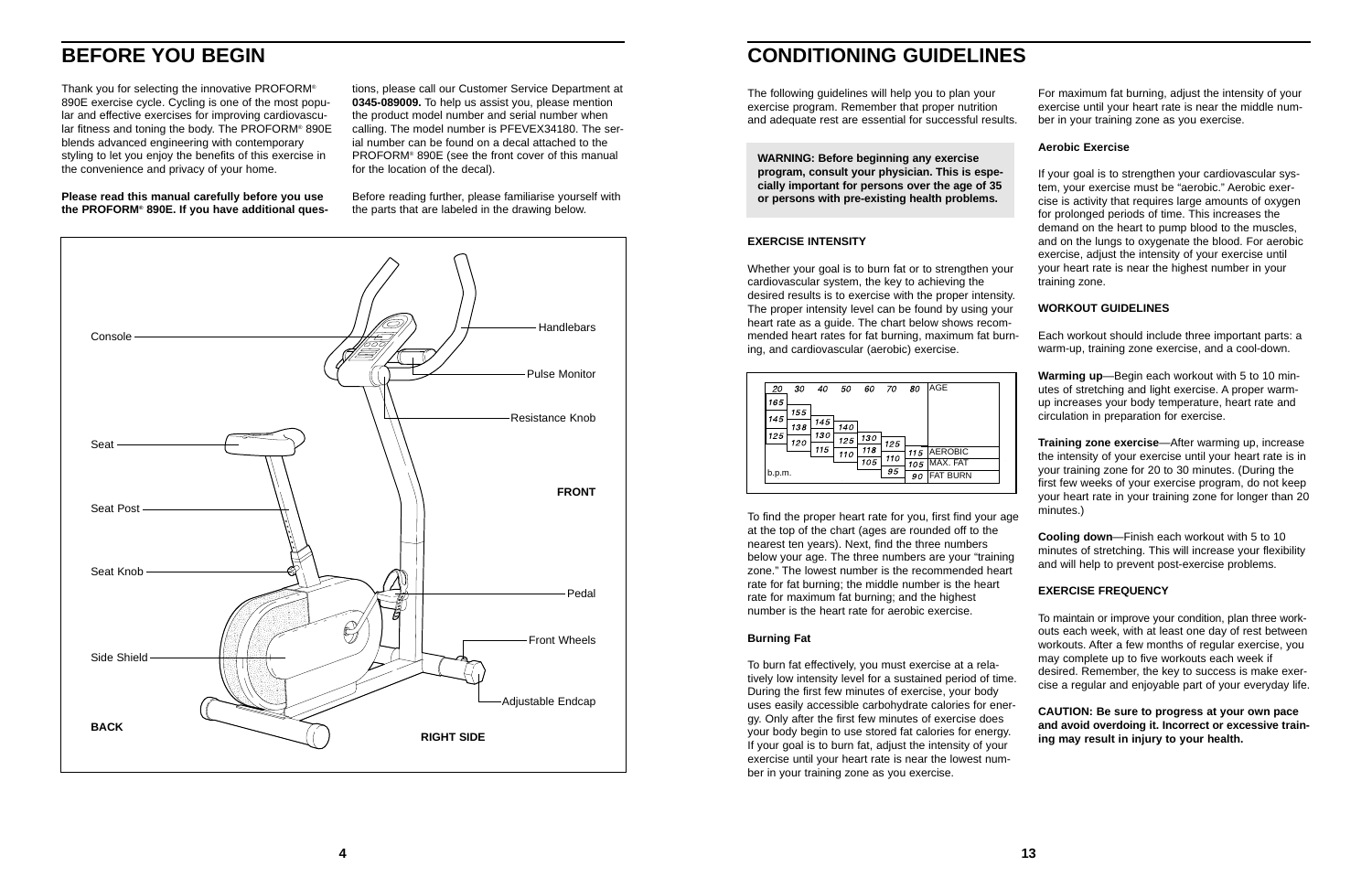Place all parts of the exercise cycle in a cleared area and remove the packing materials. Do not dispose of the packing materials until assembly is completed.

spanners **in the spanners** 

**5**

2. Make sure that there are Adjustable Endcaps (25) on the ends of the Front Stabiliser (27).

Attach the Front Stabiliser (27) to the saddle on the front of the Frame (13) with two M10 x 75mm Carriage Bolts (54) and two M10 Nylon Locknuts (44).

3. Make sure that there are Round Endcaps (15) on the ends of the Rear Stabiliser (16).

Hold the Rear Stabiliser (16) against the saddle on the rear of the Frame (13), with the square holes facing away from the saddle. Attach the Rear Stabiliser with two M10 x 75mm Carriage Bolts (54) and two M10 Nylon Locknuts (44).

## **ASSEMBLY**

#### **HOW TO ADJUST THE REED SWITCH**

If the console does not display correct feedback, the reed switch should be adjusted. To adjust the reed switch, the Left Side Shield (24) and the Flywheel Cover (31) must be removed. Using an adjustable wrench, turn the Left Pedal (20) clockwise and remove it. Next, remove the indicated Screws (2, 32, 35, 49). Turn the left arm of the Crank (22) to the position shown and slide off the Left Side Shield and the Flywheel Cover.

Next, locate the Reed Switch (4). Turn the arms of the Crank (22) until the Magnet (33) is aligned with the Reed Switch. Loosen but do not remove the indicated Screw (35). Slide the Reed Switch slightly closer to or away from the Magnet. Retighten the Screw. Turn the Crank for a moment. Repeat until the console displays correct feedback. When the Reed Switch is correctly adjusted, reattach the left side shield, flywheel cover and left pedal.

### **HOW TO ADJUST THE DRIVE BELT**

The exercise cycle features a Drive Belt (1) that must be kept properly adjusted. If the Drive Belt slips as you pedal, it should be adjusted. To do this, the left side shield and the flywheel cover must be removed. Refer to the instructions at the left and remove these parts.



### Assembly requires the included allen wrench  $\parallel$ , a phillips screwdriver  $\equiv$   $\rightarrow$  and two adjustable

Next, locate the Drive Belt (1). To tighten the Drive Belt, turn the 3/8" Locknut (45) slightly; be careful not to overtighten the Drive Belt. When the Drive Belt is properly adjusted, reattach the left side shield, flywheel cover and left pedal.







1. Hold the Handlebar Post (19) near the Frame (13) as shown. Feed the Resistance Cable (6) and the Reed Switch Wire (4) into the Frame, and then slide the Handlebar Post into the Frame. **Be careful not to pinch the Resistance Cable or the Reed Switch Wire.** Attach the Handlebar Post with three M10 x 22mm Button Head Bolts (55) and three M10 Lock Washers (61).

The Console (5) requires one 9V battery (not included). An alkaline battery is recommended. Refer to the inset drawing. Locate the battery door on the back of the Console. Slide the battery door to the left and open it as shown. Press a battery into the battery clip and insert the battery into the Console. Close the battery door and slide it to the right.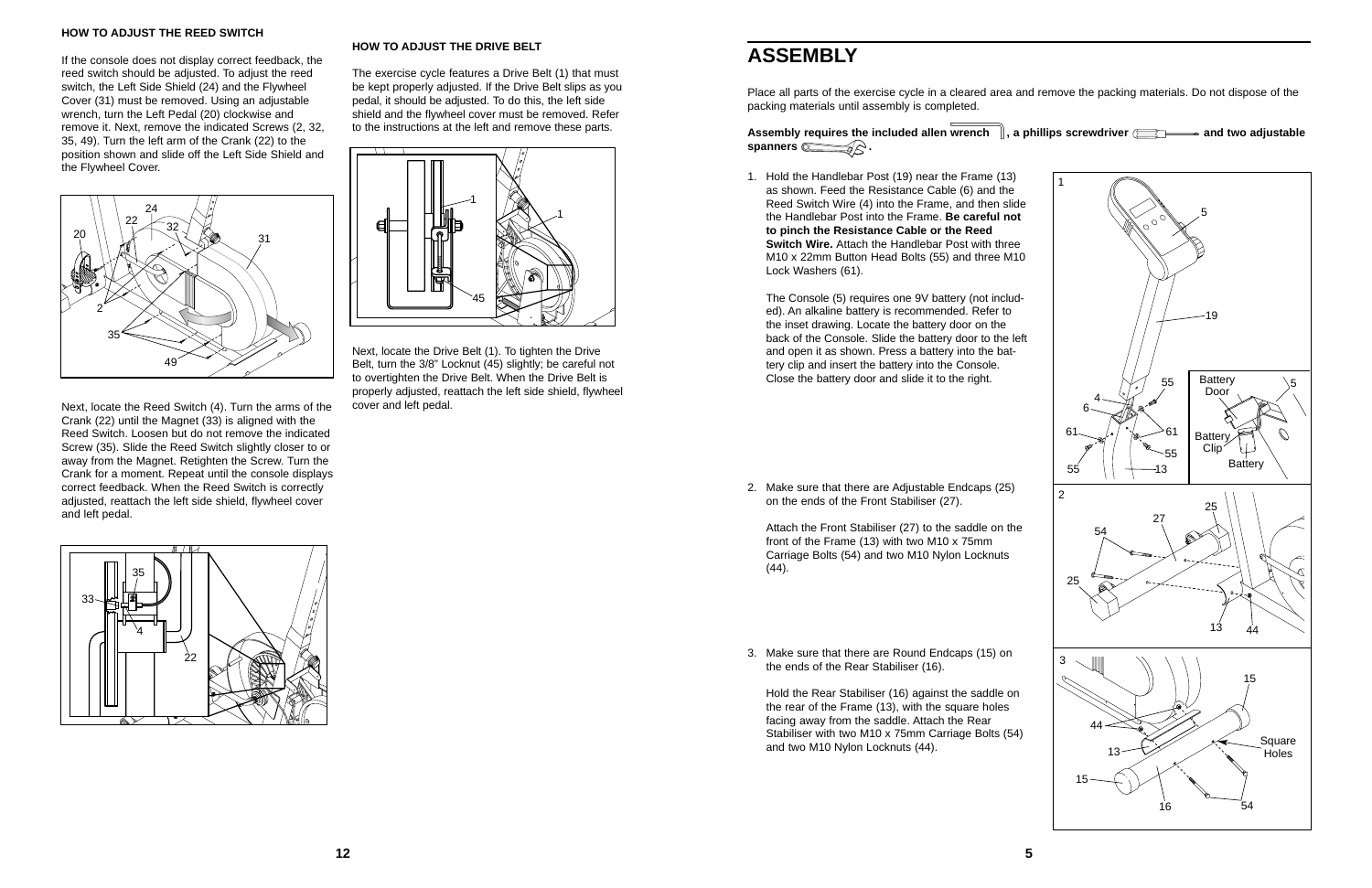Attach the Pulse Handlebar (63) to the Handlebar Post (19) with two M10 x 22mm Button Head Bolts (55) and two M10 Lock Washers (61). **Be careful to** avoid pinching the wires.

6. Hold the Pulse Handlebar (63) near the Handlebar Post (19) as shown. Connect the two Pulse Wires (67) to the two console wires, making sure that the wires with tags are connected to each other (see the inset drawing). Carefully push the wires down into the Pulse Handlebar.

5. Identify the Left Pedal (20); there is an "L" on the Left Pedal for identification. Using an adjustable wrench, tighten the Left Pedal counterclockwise into the left arm of the Crank (22).

Tighten the Right Pedal (not shown) clockwise into

regularly. Replace any worn parts immediately.

The exercise cycle can be cleaned with a soft, damp cloth. Avoid spilling liquid on the console or the pulse monitor. Keep the console out of direct sunlight or the display may be damaged. Remove the battery when storing the exercise cycle.

### **BATTERY REPLACEMENT**

If the console does not function properly, replace the battery (see assembly step 1 on page 5).

### **HOW TO LEVEL THE EXERCISE CYCLE**

If the exercise cycle does not sit flat on the floor, try turning one or both of the Adjustable Endcaps (25) at the front of the exercise cycle until the exercise cycle is level.

### **HOW TO TIGHTEN THE CRANK**

4. Turn the Seat Knob (3) counterclockwise several turns to loosen it. Next, pull back the Seat Knob and insert the Seat Post (9) into the Frame (13). Slide the Seat Post to the desired height and release the Seat Knob. **Move the Seat Post up or down slightly until it locks into place.** Turn the Seat Knob clockwise to tighten it.



If the arms of the Crank (22) become loose, they should be tightened in order to prevent excessive wear. Loosen the two Hex Jam Nuts (53) on the left arm of the Crank. Place the end of a standard

screwdriver in one of the slots in the outer bearing nut. Tap the screwdriver with a hammer to turn the outer bearing nut counterclockwise until the arms are no longer loose. **Do not overtighten the outer bearing nut.** When the outer bearing nut is properly tightened, retighten the Hex Jam Nut.

## **MAINTENANCE AND TROUBLE-SHOOTING**





• If an "L" or an "H" appears in the display, the pulse monitor is receiving too little or too much pulse information. Let go of the metal contacts and then place your hands on the contacts again. Your palms must be resting on the inner contacts and your fingers must be touching the outer contacts. • For the most accurate heart rate reading, wait for about 15 seconds. • For optimal performance of the pulse monitor, keep the metal contacts clean. The contacts can be cleaned with a soft cloth—do not use alcohol, abrasives, or chemicals.

Press the Seat Collar (10) into the Frame (13).

Next, attach the Seat (8) to the Seat Post (9) with the three M8 Nylon Locknuts (56) and M8 Lock Washers (59). Note: The M8 Nylon Locknuts and M8 Lock Washers may be pre-attached to the bottom of the Seat.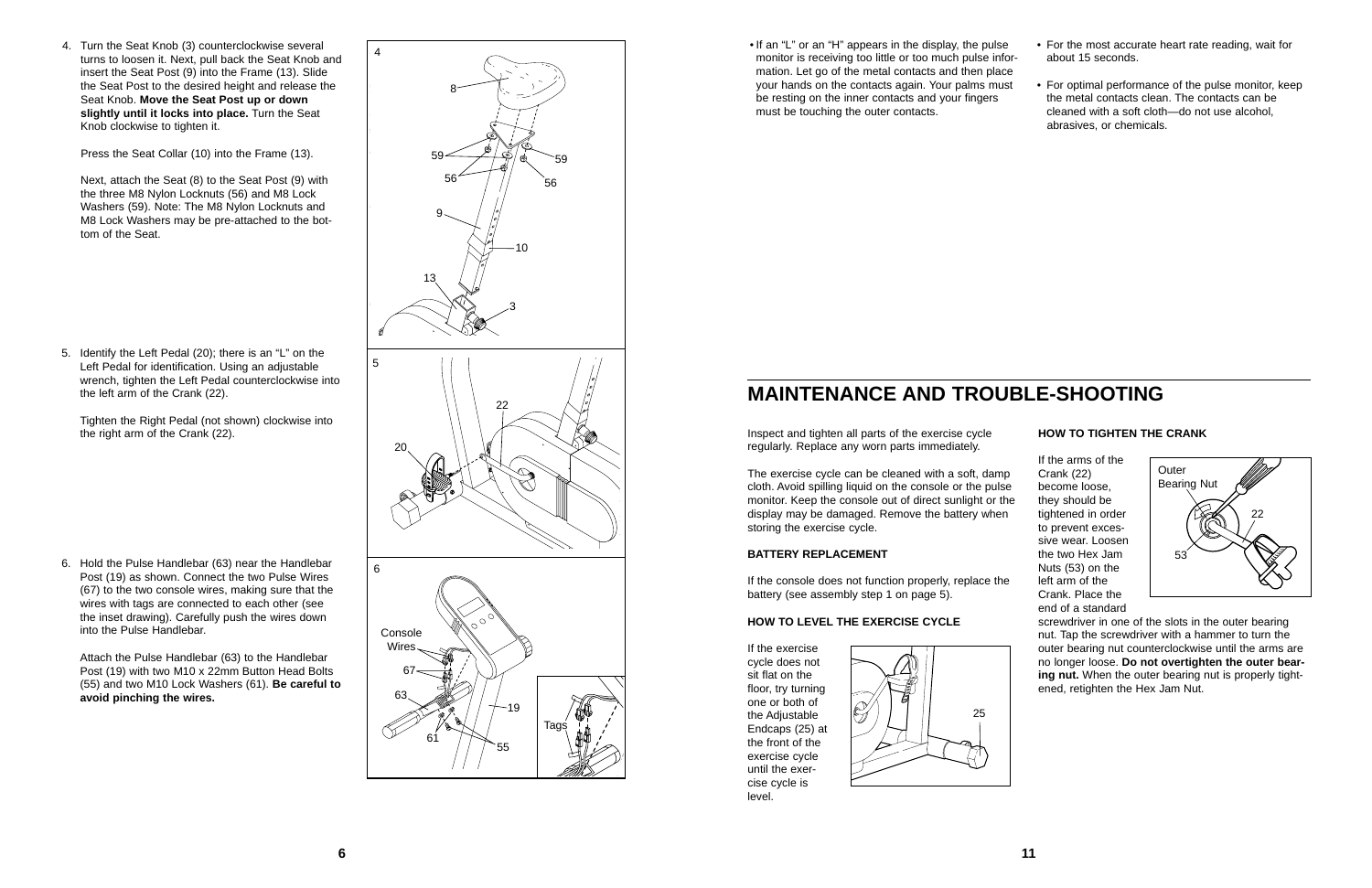**10 7**

**The scan mode**— Repeatedly press the mode button until an arrow appears under the scan symbol. When the scan mode is

selected, the console will display the speed, time, distance, lap and calorie modes, for 5 seconds each, in a repeating cycle.

**The speed, time, distance, lap, or calorie mode**— Repeatedly press the mode button

until an arrow appears below or above the desired mode symbol. Make sure that there is not an arrow under the scan symbol.

To reset the display, press the on/reset button.

### **Turn off the power**

(see drawing 1). Lift the console a few inches and turn it over, being careful not to pull on the wires. Next, look into the hole below the battery door, and locate the small switch (see drawing 2). (Note: It may be necessary to look into the hole and to the left side to find the small switch.) Slide the switch up or down to **F** Turn off the power<br> **6** Turn off the power<br> **6** sole with the four screws.

**To turn off the power, simply wait for about six minutes.** If the pedals are not turned and the console buttons are not pressed for six minutes, the power will turn off automatically.

### **HOW TO SELECT KILOMETRES OR MILES**

The console can display distance and speed in either kilometres or miles. If a "KPH" appears in the display, distance and speed will be shown in kilometres; if a "KPH" does not appear, distance and speed will be shown in miles.

To change the unit of measurement, first remove the four screws attaching the console





1

2

Door

**Screws** 

Battery Switch

圃

age, place a mat beneath the exercise cycle.



8. **Make sure that all parts are tightened before you use the exercise cycle.** To protect the floor from dam-

7. Attach the Handlebar (18) to the Handlebar Post (19) with two M10 x 22mm Button Head Bolts (55) and two M10 Lock Washers (61).

The built-in pulse monitor allows you to measure your heart rate at any time during your workouts. You can measure your heart rate before you begin exercising, while you exercise, and again when you finish.

To use the pulse monitor, first make sure that the power is on. Next, stop exercising, rest both feet on the floor, and place your hands on the metal contacts of the pulse monitor. **Your palms must be**

**resting on the inner contacts and your fingers must be touching the outer contacts.** Avoid moving your hands. When your pulse is detected, a heartshaped indicator in the display will flash. After a moment, three dashes will appear and your heart rate will be shown. For the most accurate reading, continue to hold the contacts for about 15 seconds.

#### **PULSE MONITOR TROUBLE-SHOOTING**

• Do not squeeze the metal contacts too tightly or move your hands while using the pulse monitor. Doing so may interfere with heart rate readings. If the pulse monitor is not used correctly, the heartshaped indicator in the display will flash repeatedly but your heart rate will not be shown.

### **HOW TO USE THE PULSE MONITOR**